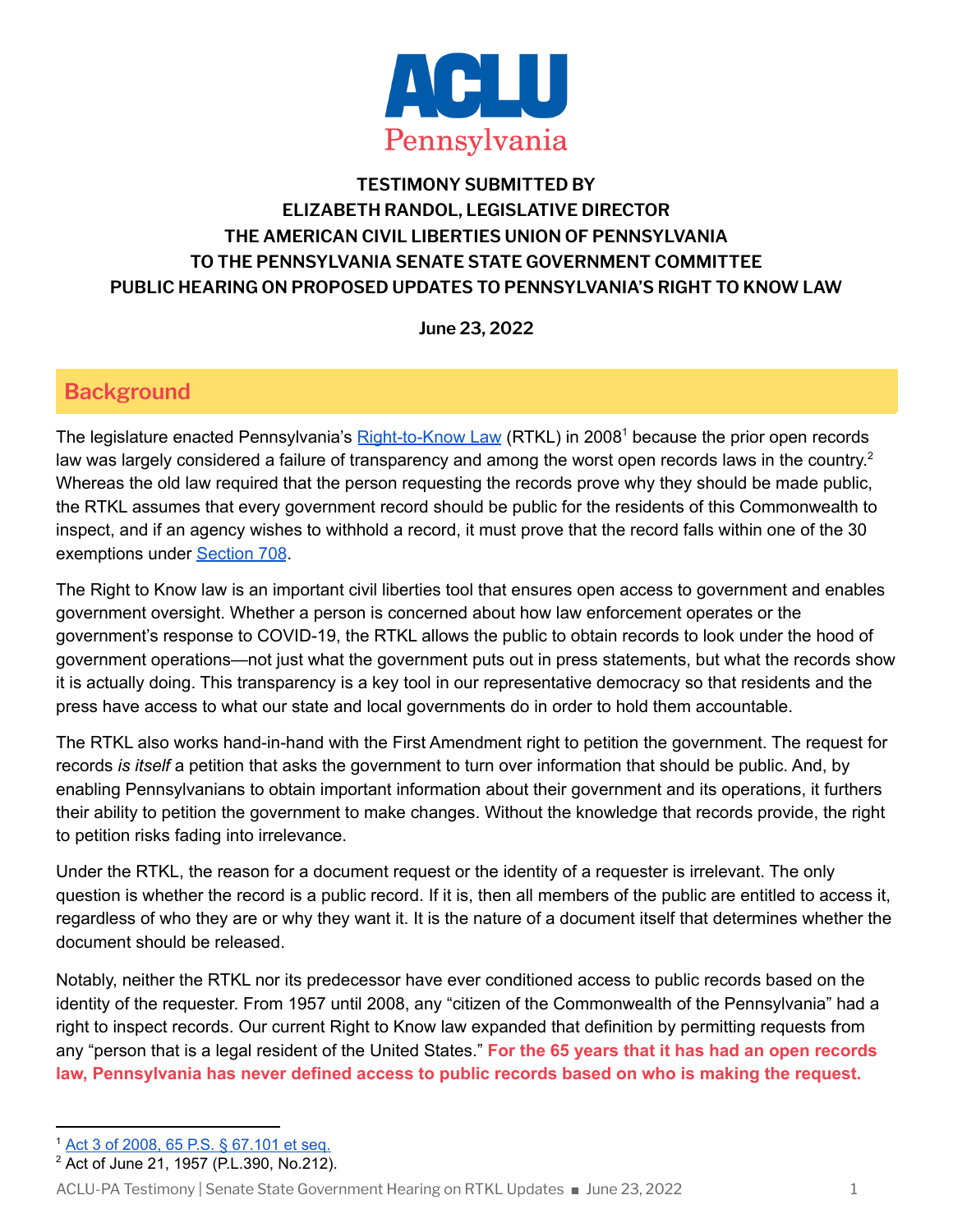For the purposes of this testimony, we are only analyzing provisions in HB [2524](https://www.legis.state.pa.us/cfdocs/billInfo/billInfo.cfm?sYear=2021&sInd=0&body=H&type=B&bn=2524) (PN 3235) and SB [492](https://www.legis.state.pa.us/cfdocs/billInfo/billInfo.cfm?sYear=2021&sInd=0&body=S&type=B&bn=0492) (PN 591). Rather than addressing the bills separately, we have instead identified **four restrictions we believe are the most problematic**, not because they are restrictions per se, but because they are each defined by **who is making the request**—a new and unprecedented departure from how we have historically approached questions concerning open records and one that invites a troubling precedent for permitting the government to pick and choose to whom it responds.

# **1 | Restricted access for incarcerated people**

HB [2524](https://www.legis.state.pa.us/cfdocs/billInfo/billInfo.cfm?sYear=2021&sInd=0&body=H&type=B&bn=2524) (PN 3235) and SB [492](https://www.legis.state.pa.us/cfdocs/billInfo/billInfo.cfm?sYear=2021&sInd=0&body=S&type=B&bn=0492) (PN 591) have nearly identical provisions that restrict the right for incarcerated people to access public records and are therefore addressed together.

### **A | Current law**

Under current law, incarcerated individuals, as any other residents of Pennsylvania, have full and equal access to the RTKL.

## **B | Definition**

"Inmate" is defined by both bills as an "individual incarcerated, after having been sentenced by a court of competent jurisdiction, in a Federal, State or county correctional facility or prison." Both bills would create a new section under the current RTKL as "Section 508–Inmate access," which (1) categorically excludes "inmates" from the definition of "requester" under the Right to Know law, and (2) creates something akin to a pre-approved list of records that incarcerated people are entitled to—a narrow list of 11 types of documents, such as personal records or records related to their detention or criminal case, which assumes incarcerated people are not interested in—or should not have the right to—any other kind of public document other than ones that pertain to their specific life or circumstances. The bills do not prohibit agencies from responding to other requests by incarcerated individuals (i.e., requests for records not on the pre-approved list), but they are not legally obligated to do so.

## **C | Specific concerns**

#### **Categorically excluding incarcerated people from the RTKL categorically prevents them from exercising their First Amendment right to petition the government.**

These bills categorically exclude incarcerated individuals from the RTKL and from exercising their right to petition the government. Enacting this legislation would deny approximately [37,000](https://www.cor.pa.gov/About%20Us/Statistics/Documents/Current%20Monthly%20Population.pdf) people<sup>3</sup> serving a state sentence of incarceration and over [10,000](https://www.vera.org/downloads/pdfdownloads/state-incarceration-trends-pennsylvania.pdf) people<sup>4</sup> serving their sentence in a Pennsylvania county jail from exercising their civil right to seek public records from an agency—a right denied to them based solely on their incarceration status.

Former Secretary of the Pennsylvania Department of Corrections John Wetzel recently [remarked](https://twitter.com/johnewetzel/status/1536774802098294784?s=20&t=IWfGNtFQkEA72LyrEDgYNw) that "[e]liminating this [access to the RTKL] would be unconstitutional." He is correct. As described above, the right to submit public records requests under the RTKL constitutes activity that is protected by the fundamental right to petition the government in the First Amendment.

<sup>&</sup>lt;sup>3</sup> Pennsylvania Department of Corrections, Monthly Population [Report as of May 30, 2022](https://www.cor.pa.gov/About%20Us/Statistics/Documents/Current%20Monthly%20Population.pdf).

<sup>&</sup>lt;sup>4</sup> Vera Institute of Justice, [Incarceration Trends in](https://www.vera.org/downloads/pdfdownloads/state-incarceration-trends-pennsylvania.pdf) Pennsylvania (2019).

ACLU-PA Testimony | Senate State Government Hearing on RTKL Updates ■ June 23, 2022 2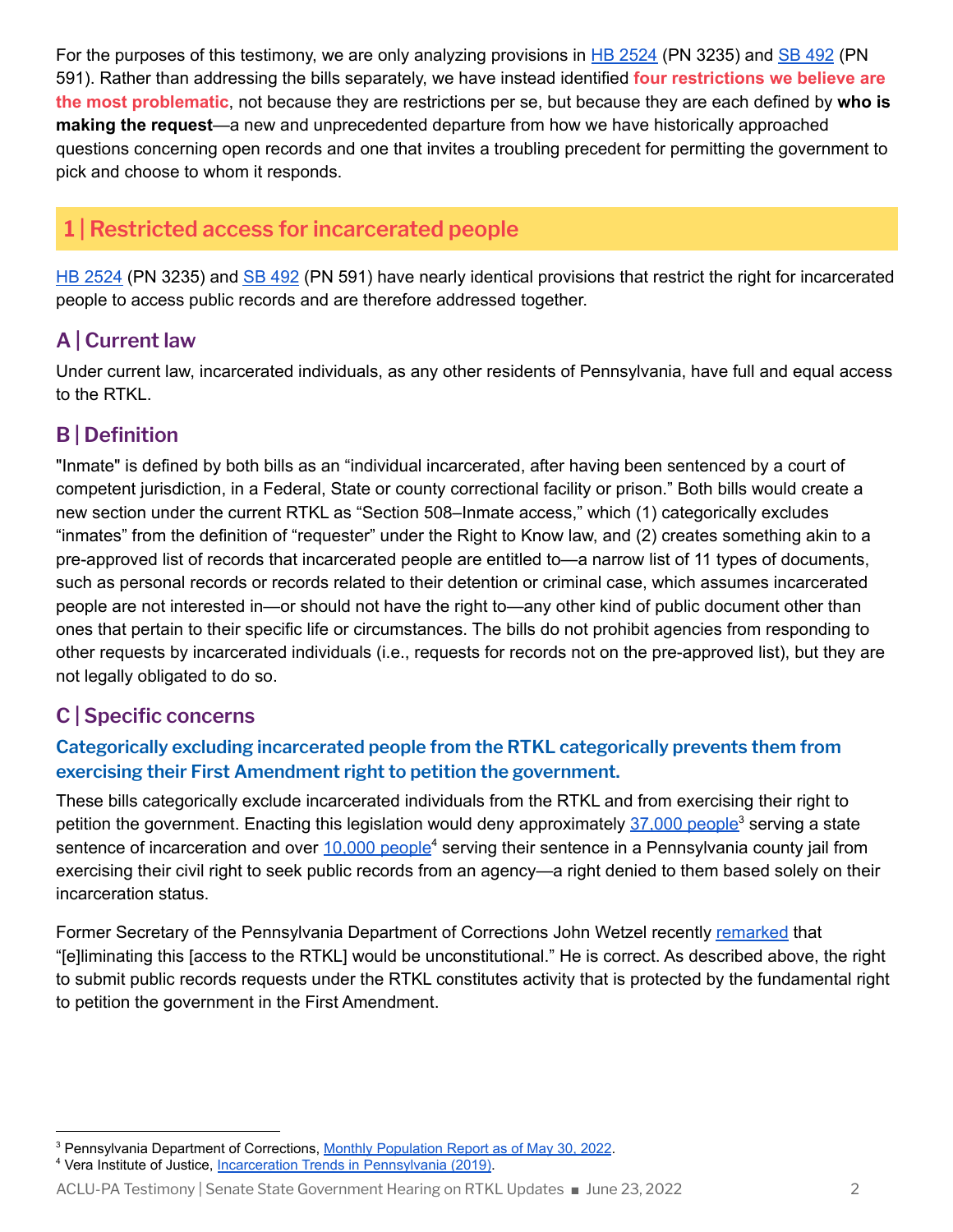### **Categorically excluding incarcerated people from the RTKL would violate the Equal Protection Clause of the Fourteenth Amendment.**

The restrictions imposed on incarcerated people by these bills would constitute a violation of the Equal Protection Clause of the Fourteenth Amendment, as well as Article I, [Section](https://www.legis.state.pa.us/cfdocs/legis/LI/consCheck.cfm?txtType=HTM&ttl=00&div=0&chpt=1&sctn=26&subsctn=0) 26 of the Pennsylvania Constitution. By creating two classes of people—(1) those who are not incarcerated and are able to exercise their First Amendment right to submit RTKL requests and (2) those who are incarcerated and are unable to exercise that First Amendment right—the legislature would create a class-based distinction that permits only some people to exercise a fundamental right, in other words, it would treat them unequally. And because there would be no compelling state interest in such a distinction, nor would this categorical exclusion of incarcerated people from the RTKL be narrowly tailored to whatever interest the government is trying to achieve, these provisions would fail the Equal Protection test and would therefore fail the constitutionality test.

#### **Provisions restricting access for incarcerated people are fraught with (presumably) unintended consequences.**

**Applicability to other RTKL provisions:** Both bills propose a new section, Section 508, which states that "an inmate may not be a requester for purposes of this act." This categorical exclusion has the effect of making Section 508 an island in the middle of the RTKL, unaffected by the other provisions within the Right to Know law. This has two, presumably unintended, consequences:

- 1. If "inmates may not be requesters," then none of the other requirements under the RTKL would apply, even to requests for documents on the pre-approved list of records. So for example, the RTKL currently requires agencies to respond to requests within a certain amount of time. But that timetable is not duplicated or referenced under the proposed Section 508—and because "inmates are not considered requesters," the timetables that govern all other requests would not apply to requests from incarcerated people. An agency may have a legal obligation to provide those records, but when responding to a Section 508 request, an agency could happily take months or years to do so without any consequences. A similar problem arises with appeals: the RTKL gives people defined as requesters the right to appeal to the OOR or the Commonwealth Court when a request is denied. But because inmates are not considered requesters, and Section 508 fails to include any appeals procedures, incarcerated people are, by definition, denied the right to appeal a denied request.
- 2. Perhaps more astonishing is how the Section 508 island would apply—or not—to exempted records. Section 508 lists 11 types / categories of records that agencies "**shall** provide" to incarcerated people, as long as the record does not "diminish the safety or security of any person or correctional facility." Meanwhile, the current RTKL lists *30 exemptions* under [Section](https://www.legis.state.pa.us/cfdocs/legis/LI/uconsCheck.cfm?txtType=HTM&yr=2008&sessInd=0&smthLwInd=0&act=3&chpt=7&sctn=8&subsctn=0) 708(b), records that are exempt from access by "requesters under this act." But since incarcerated individuals *are not requesters*, these exemptions—along with everything else in the RTKL–-do not apply to them. In other words, if an incarcerated person requests an approved record under Section 508, and the record does not "diminish the safety or security of any person or correctional facility," then an agency would be required to provide that document, *even if it is exempt under Section 708*.

**Determining incarceration status:** Again, the bills define an "inmate" as an "individual incarcerated, *after having been sentenced* by a court of competent jurisdiction, in a Federal, State or county correctional facility or prison" (emphasis added). That means it would not apply, for example, to a person held pretrial or a person held on a probation/parole detainer. In practical terms, how is an agency supposed to tell the difference and know whether the RTKL request they recieve from a person who is incarcerated comes from an "inmate" who has no RTKL rights or a person who maintains such rights? This is an administrative morass that is going to cause additional delays and harms for agencies as they face additional appeals and litigation over their failure to respond to RTKL requests based solely on the return address for the individual.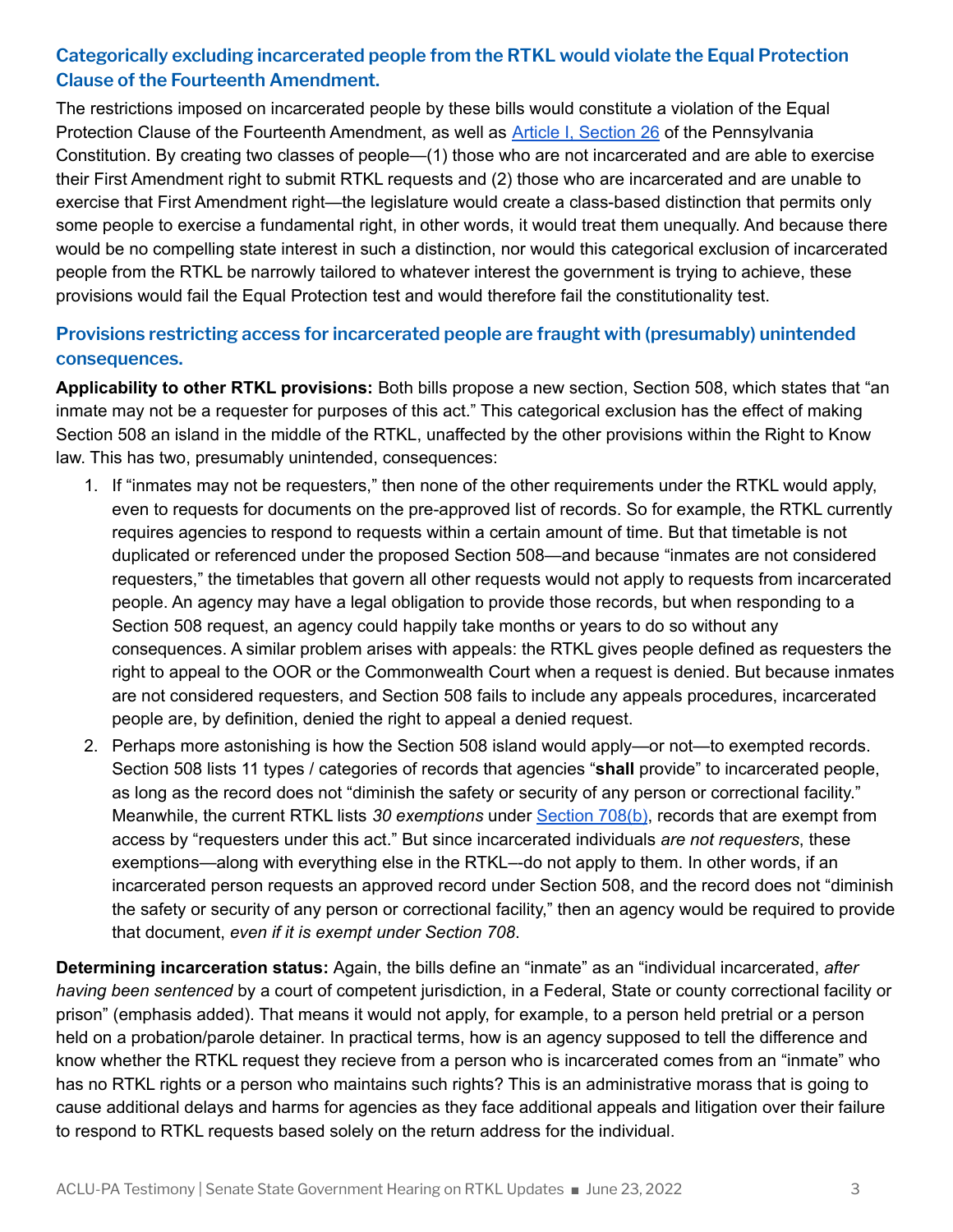## **D | Recommendation**

We strongly recommend striking this section in its entirety.

# **2 | Restricted access for "vexatious requesters"**

The category of "vexatious requesters" is only proposed under HB [2524](https://www.legis.state.pa.us/cfdocs/billInfo/billInfo.cfm?sYear=2021&sInd=0&body=H&type=B&bn=2524) (PN 3235).

## **A | Current law**

To reduce the administrative burden on agencies, [Section](https://www.legis.state.pa.us/cfdocs/legis/LI/uconsCheck.cfm?txtType=HTM&yr=2008&sessInd=0&smthLwInd=0&act=3&chpt=5&sctn=6&subsctn=0) 506 of the RTKL includes a provision that permits agencies to deny requests that are duplicative and unreasonably burden an agency. However, nothing in the RTKL permits an agency to deny requests for *other* records that have not been previously sought by the requester.

# **B | Definition**

"Vexatious requester" is defined under HB 2524 (PN 3235) as "*a person who, by the person's conduct,* demonstrates an intent to annoy or harass a local agency. An individual may not be found to be a vexatious *requester solely due to the number of requests they have filed or the number of records sought.*"

# **C | Specific concerns**

### **"Vexatious requester" approach would violate the right to petition the government protected under the First Amendment.**

In addition to the troubling public policy implications of saying that public records are only public to some, the approach taken by this bill would run afoul of the First Amendment to the U.S. Constitution. Filing a RTKL request is itself a constitutionally-protected petition to the government that asks for information from the government. In *Campbell v. [Pennsylvania](https://casetext.com/case/campbell-v-pa-sch-boards-assn-2) School Boards Association* (2018),<sup>5</sup> the United States District Court for the Eastern District of Pennsylvania held that right to know law requests constitute protected speech under the First Amendment's right to petition the government, and as such, are permitted to be unreasonable and even harassing as long as they represent "a genuine effort to procure governmental action."<sup>6</sup> The Court's analysis was squarely grounded in First Amendment precedent, holding that courts "regularly recognized that statutorily authorized petitions" such as RTKL requests, "are protected by the First Amendment."<sup>7</sup> The federal court found that even requests perceived by government agencies as problematic are protected by the First Amendment, no matter how voluminous or annoying they may be. Even in a case with facts as extraordinary as the *Campbell* case, the District Court recognized and affirmed the use of the RTKL process as constitutionally protected speech.

#### **By limiting a codified right to request records, the "vexatious requester" provision would violate procedural due process rights under the Fourteenth Amendment.**

Because the RTKL **codifies a right** to submit public records requests, any individual who is at risk of losing that right must have pre-deprivation notice and an opportunity to be heard as to why that right should not be lost. Failing to provide notice and hearing prior to losing a right would violate the procedural due process protections guaranteed under the Fourteenth Amendment. The so-called vexatious requester would have only 10 days to file a response to the Office of Open Records to combat the claims by the agency, a period of time that cannot seriously permit a person to receive such a petition out of the blue, understand the statutory structure, obtain counsel, and rebut the points with the OOR. While the requester waits for the three month

<sup>5</sup> *[Campbell v. Pa. Sch. Bds. Ass'n](https://casetext.com/case/campbell-v-pa-sch-boards-assn-2)*., 336 F.Supp. 3d 482 (2018).

<sup>6</sup> Id., at 495.

 $<sup>7</sup>$  Id., at 496.</sup>

ACLU-PA Testimony | Senate State Government Hearing on RTKL Updates ■ June 23, 2022 4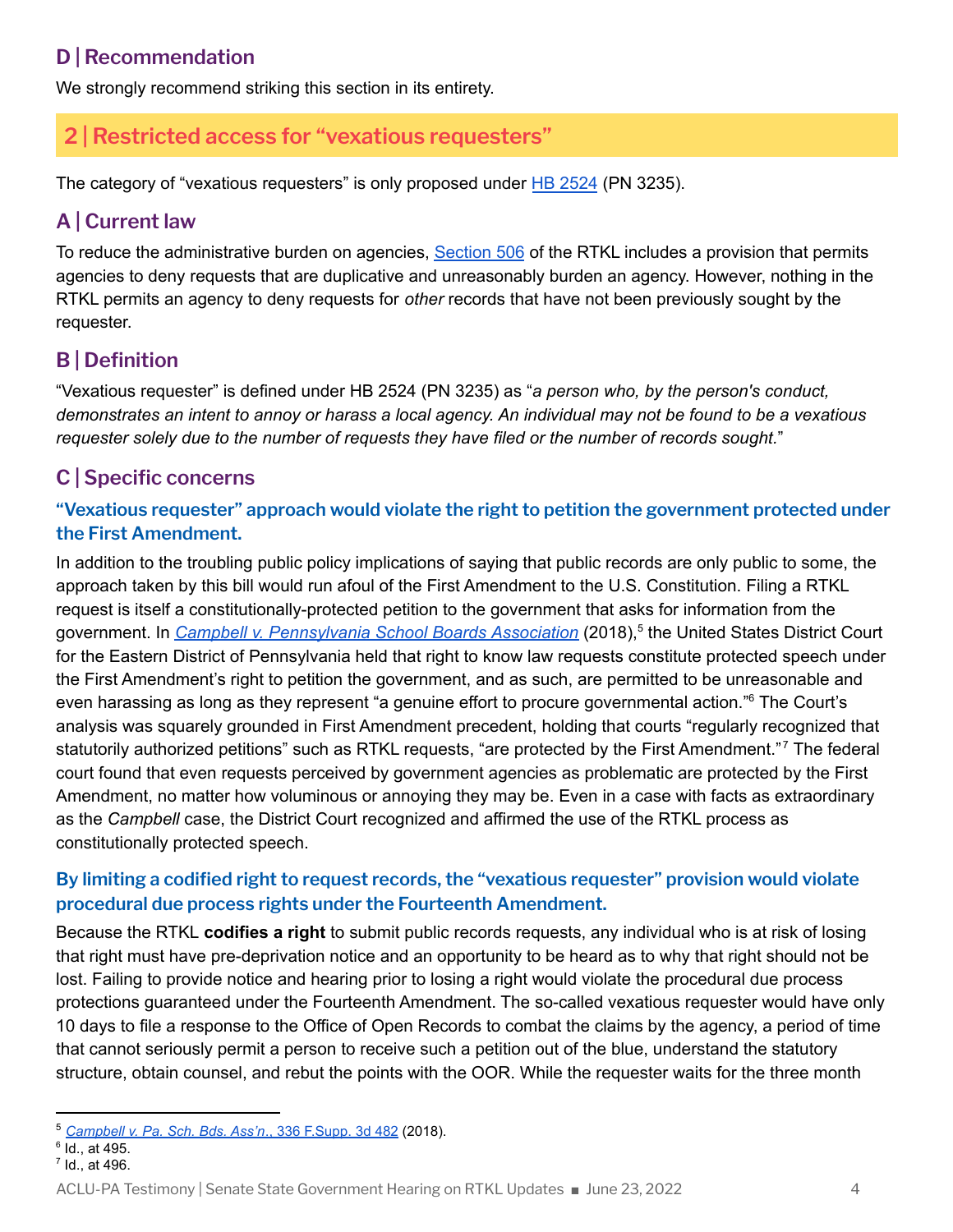time period to expire, the person's RTKL rights have been curtailed. This is not pre-deprivation process—it is **post-deprivation** process, of the type that is rarely allowed by the Pennsylvania Supreme Court.<sup>8</sup>

Pennsylvanians' due process rights would be further violated by permitting OOR to "request that the Commonwealth Court impose a civil penalty commensurate with the burden placed on the local agency due to the vexatious conduct." The legislature cannot vest a court with unlimited and unfettered authority to impose a penalty on an individual in any amount that it wants, with no process to hear from the requester. Indeed, there would not even be a case before the Commonwealth Court and nothing in any statute or procedural rule authorizes a court to consider such a petition. It is a provision, quite frankly, that is untethered from legal reality.

#### **"Vexatious requester" definition relies on the ability to discern the intent of the requester—an unrealistic standard that is ripe for abuse.**

In order to determine who would "count" as a vexatious requester, an agency would somehow be expected to deduce a requester's intent to "annoy" the agency from the fact that they filed multiple requests. This is the sort of vague, amorphous, and unconstitutional standard that is ripe for abuse by government agencies to silence their critics. Certainly in the midst of the COVID-19 emergency, numerous agencies ranging from health departments to school districts felt that the myriad RTKL requests directed to them demonstrated an intent to annoy the agencies by seeking granular information about their COVID responses. Fortunately, those agencies were not permitted to simply refuse to comply with the RTKL requests.

As another example, the ACLU of Pennsylvania has for years submitted a RTKL request to Berks County for a copy of its daily jail admissions log, since it does not make that information publicly available otherwise. At this point, that request has been sent over 1,000 times. Our intent is to understand the jail population and reasons for admission, not to annoy the Berks County RTKL officer. But from the Berks perspective, it would be easy to see why they would think that the ACLU of Pennsylvania is trying to "annoy" the agency. Critically, under the current RTKL (and its predecessor), our intentions are completely irrelevant to the legitimacy of our requests.

Under the vexatious requester provision proposed in HB 2524, simply by virtue of filing a petition to label someone vexatious, *each and every* RTKL request that person submits would be stayed for as long as three months. This is precisely the type of provision that will make the process ripe for abuse by agencies. Filing these petitions will be a win-win for agencies: even if the petition is denied by OOR, the agency has stymied the petitioner for up to three months. And worse, the agency can continue to file frivolous petitions over and over with no limitation. A provision that suggests that the agency can only file one petition every twelve months is in the subsection dealing with appeals to the Commonwealth Court, meaning that as long as the agency does not appeal an adverse decision to the Commonwealth Court, it can file a petition against the same requester as often as it wants—nothing would stop an agency from filing a petition every day of the year. Indeed, there may ultimately need to be a "vexatious agency" provision to stop agencies from abusing this provision.

#### **"Vexatious requester" provision would introduce an unprecedented approach to considering public records, permitting the government to pick and choose who is entitled to those records.**

If enacted, HB 2524 would, for the first time in the 65-year history of Pennsylvania's public records law, permit agencies to pick and choose which Pennsylvanians are entitled to receive access to public records. If a record is public, then it should be available to all members of the public without exception. Permitting the government to pick and choose who is entitled to public records sets a dangerous precedent and will directly result in agencies choosing to label as "vexatious" individuals of different political ideologies or individuals who the local government finds inconvenient.

ACLU-PA Testimony | Senate State Government Hearing on RTKL Updates ■ June 23, 2022 5

<sup>8</sup> *See*, *e.g.*, *Bundy v. Wetzel*, 184 A.3d 551, 557 (Pa. 2018) (approving post-deprivation due process in prison context only where pre-deprivation process "is not feasible").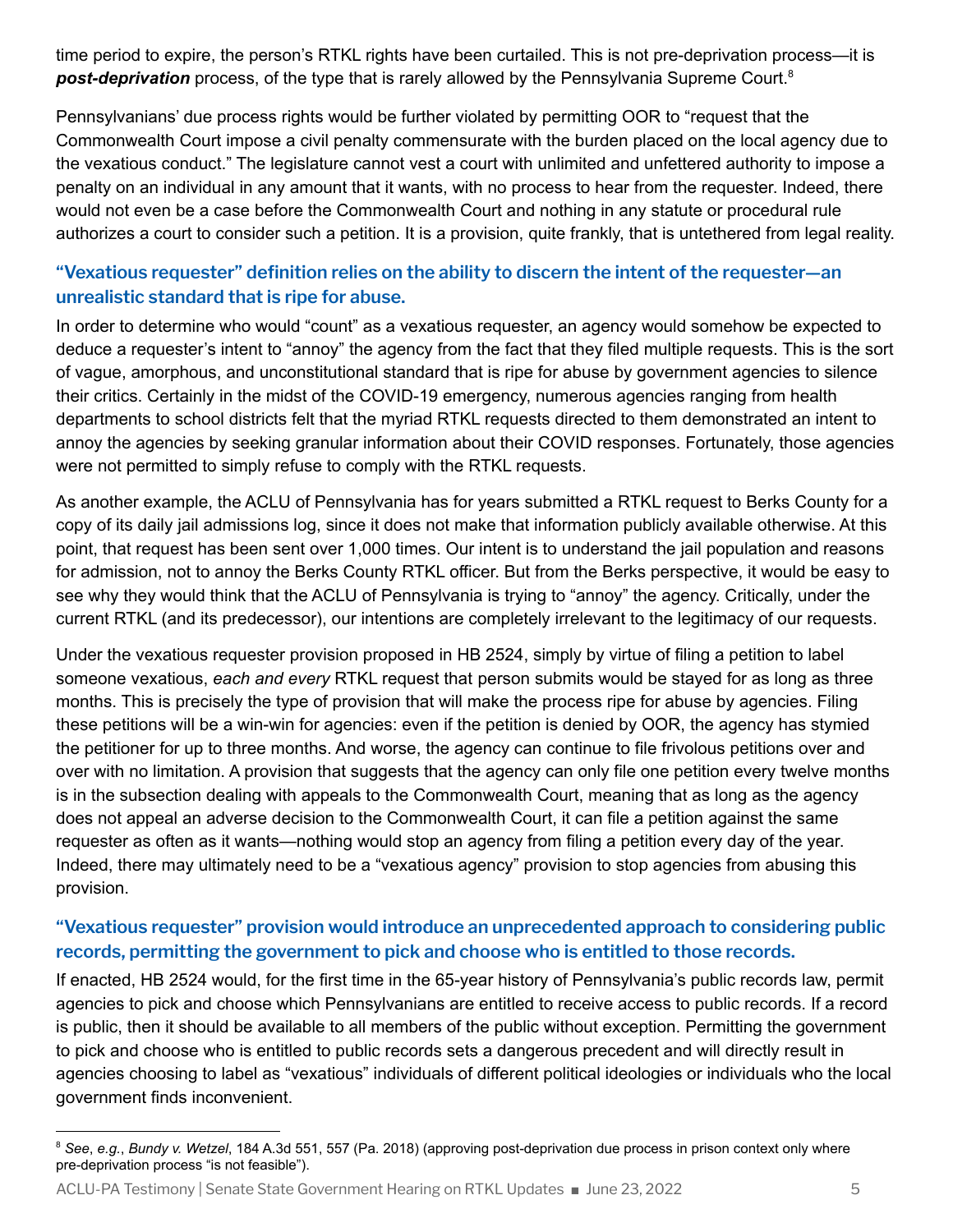## **D | Recommendation**

There are at least two, arguably fatal, constitutional problems with the vexatious requester provision: (1) it violates the First Amendment right to petition the government, and (2) it violates the Fourteenth Amendment right to due process. Litigation would be inevitable—small agencies like the Tamaqua Area School District would use this provision and find themselves on the losing end of a federal lawsuit (which would include attorneys' fees for the requester/plaintiff).

Thus, given the multiple constitutional violations attendant with the vexatious requester provision, as well as the practical problems with implementing such a provision, our best recommendation would be to either abandon the idea altogether or take it back to the drawing board to find a different approach.

# **3 | Restricted access for parties to a lawsuit against an agency**

Although SB [492](https://www.legis.state.pa.us/cfdocs/billInfo/billInfo.cfm?sYear=2021&sInd=0&body=S&type=B&bn=0492) (PN 591) does not have a vexatious requester category in the way that HB [2524](https://www.legis.state.pa.us/cfdocs/billInfo/billInfo.cfm?sYear=2021&sInd=0&body=H&type=B&bn=2524) (PN 3235) does, it would limit the ability of parties to litigation against an agency (i.e., because that agency has violated the law) to use the RTKL to obtain public information.

## **A | Current law**

Under current law, individuals who are involved in litigation against an agency, just like any other residents of Pennsylvania, have full and equal access to the RTKL.

## **B | Definition**

SB 492 would amend Section [506\(a\)\(1\)](https://www.legis.state.pa.us/cfdocs/legis/LI/uconsCheck.cfm?txtType=HTM&yr=2008&sessInd=0&smthLwInd=0&act=3&chpt=5&sctn=6&subsctn=0) of the RTKL to create a new subsection permitting agencies to deny requests made by someone involved in litigation against that agency:

- (1.1) An agency may deny a request to a party to litigation when the request:
	- (i) is material to a pending civil action or proceeding to which the agency is a party and the Pennsylvania Rules of Civil Procedure or the Federal Rules of Civil Procedure apply; or
	- (ii) was previously made in litigation discovery.

## **C | Specific concerns**

#### **Denying access to requesters who happen to be involved in a lawsuit against the government agency invites conflicts of interest.**

Again, requests should not be conditioned on who is making the request, including parties to litigation against an agency. This is especially true when the litigation alleges wrongdoing by a government agency—indeed, this is *precisely* when the law should be the most vigilant in protecting the public's access to government records. If the record is public, it's public, regardless of the requester's status in a pending lawsuit. Furthermore, this provision would be impossible to enforce or police and maximally possible to skirt, since it would only require the person's lawyer or friend to submit the request, and then the agency would have to grant it as with any other member of the public.

## **D | Recommendation**

We recommend striking this subsection. It is alternately problematic and toothless.